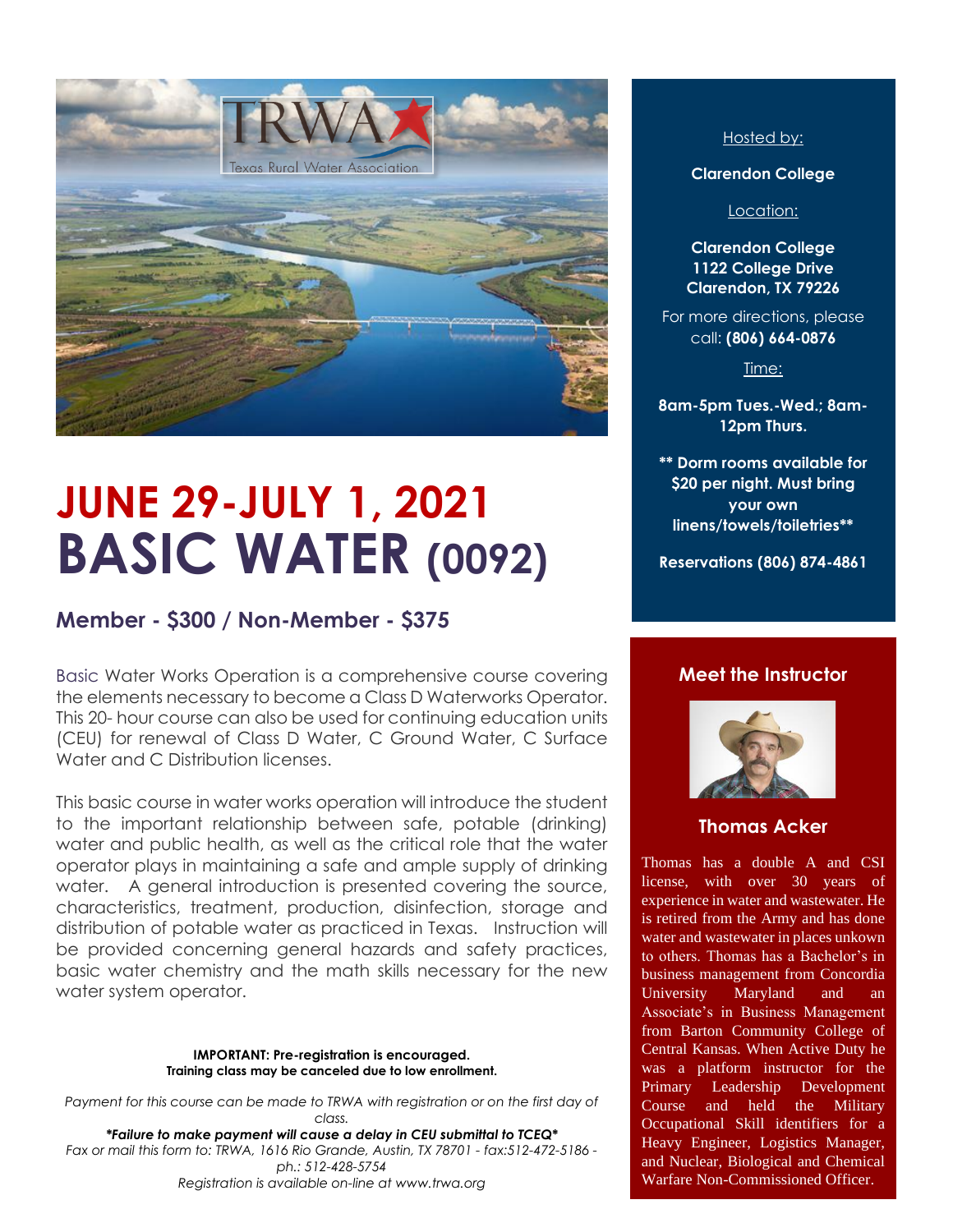

## **Basic Water Training Course Registration Form Clarendon – June 29 – July 1, 2021**

### **Acknowledgement of Notice of Potential Ineligibility for License**

By signing this form, I acknowledge that Texas Rural Water Association notified me of the following:

- the potential ineligibility of an individual who has been convicted of an offense to be issued an occupational license by the Texas Commission on Environmental Quality (TCEQ) upon completion of the educational program;
- the current TCEQ Criminal Conviction Guidelines for Occupational Licensing, which describes the process by which the TCEQ's Executive Director determines whether a criminal conviction:
- renders a prospective applicant an unsuitable candidate for an occupational license;
- warrants the denial of a renewal application for an existing license; or
- warrants revocation or suspension of a license previously granted.
- the right to request a criminal history evaluation from the TCEQ under Texas Occupations Code Section 53.102; and
- that the TCEQ may consider an individual to have been convicted of an offense for the purpose of denying, suspending or revoking a license under circumstances described in Title 30 Texas Administrative Code Section 30.33.

|                                                                                                                                                                                                                                | Member ID: ______________________________** Required if registering as a member** |  |  |
|--------------------------------------------------------------------------------------------------------------------------------------------------------------------------------------------------------------------------------|-----------------------------------------------------------------------------------|--|--|
|                                                                                                                                                                                                                                |                                                                                   |  |  |
|                                                                                                                                                                                                                                |                                                                                   |  |  |
|                                                                                                                                                                                                                                |                                                                                   |  |  |
|                                                                                                                                                                                                                                |                                                                                   |  |  |
| Enrollee Signature and Date that the control of the control of the control of the control of the control of the control of the control of the control of the control of the control of the control of the control of the contr |                                                                                   |  |  |